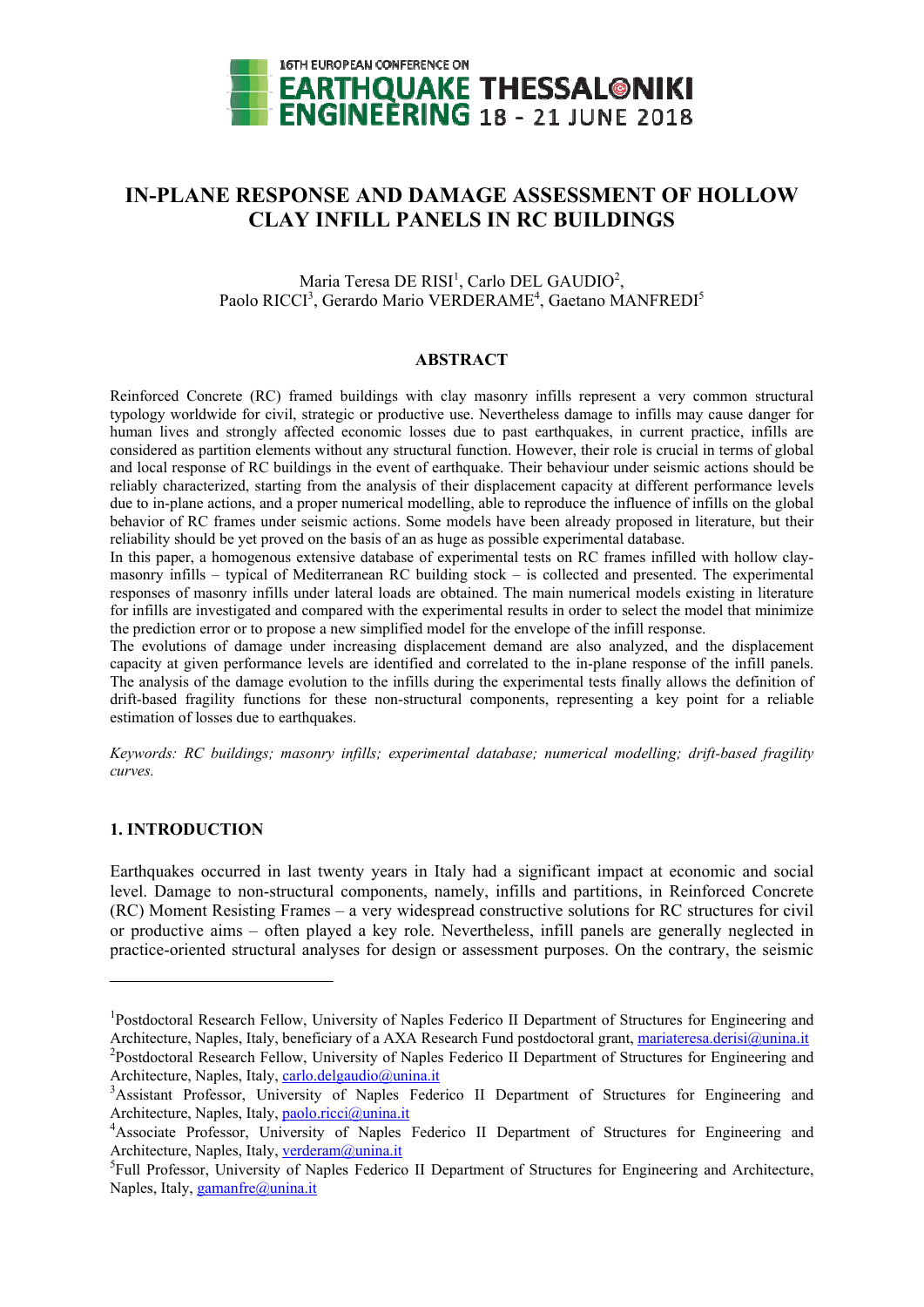behaviour of masonry infills should be reliably characterized aiming at a correct definition of fragility functions for this structural typology. Therefore, a proper nonlinear modelling is necessary to reproduce the influence of infills on the global behaviour of RC frames under seismic actions from the onset of damage to collapse, and the analysis of their displacement capacity at different performance levels (PLs) or Damage States (DSs) is required to improve the damage assessment and loss evaluation due to earthquakes.

Some experimental and analytical investigations were performed on infilled RC structures in last decades, about the influence of infills on local and global seismic performance of structures. Unfortunately, experimental data used to calibrate or validate these models are always quite limited or very heterogeneous, and therefore, their reliability should be proved and compared each other based on an as huge as possible homogeneous experimental database.

Furthermore, in last years, several studies (e.g. Colangelo, 2013; Cardone and Perrone, 2015; Sassun et al., 2016; Chiozzi and Miranda, 2017) have been focused on the definition of displacement thresholds corresponding to given physical damage levels on infill partitions and on the uncertainty related to their assessment. In some cases, drift-based fragility functions were also carried out for each DS, considering together experimental data related to different frame typologies (RC or steel), brick typologies (solid clay; hollow clay; concrete units), and configurations (solid panels or panels with openings).

In this paper, a homogenous extensive database of experimental tests on RC frames infilled with hollow clay-masonry bricks – typical of Italian and Mediterranean RC building stock – is collected and presented. This database represents a huge collection of data referred to the specific brick typology herein investigated. Starting from the collected data, the experimental response of masonry infills under lateral loads are obtained by means of the experimental responses of the infilled frames and the corresponding bare frames. The main and widely used numerical models existing in literature for infills are investigated and compared with the experimental results. In particular, such an analysis is performed in the context of single-strut models, able to well reproduce the influence of the infill panel on the global response of the infilled frame (Ricci et al., 2013). Predicted-to-experimental ratios related to the main parameters that describe the envelope of the infill response are obtained and analysed for models proposed by Bertoldi et al. (1993) and Panagiotakos and Fardis (1996). Finally, a modification of the latter model is proposed to obtain a simple practice-oriented force-displacement envelope to significantly reduce the mean percentage errors in the prediction of the infill in-plane behaviour under lateral loads.

Thanks to the analysis of the evolutions of damage under increasing displacement demand for the collected tests, the displacement capacity at given performance levels are also identified and correlated to the previously defined in-plane behaviour of the infill panels. Empirical cumulative distribution functions are then evaluated for four different DSs, and lognormal fragility functions are used to fit such data by means of the Method of Maximum Likelihood. The influence of openings on the displacement capacity of infills with hollow clay bricks is also investigated.

# **2. EXTPERIMENTAL DATABASE**

The first step of the present research is the collection of a comprehensive database of tests on infilled RC frames. More than 200 experimental tests performed and presented in literature during last four decades have been analysed and divided in homogeneous subsets depending on the infill and frame typology. In particular, only tests characterized by unreinforced masonry (URM) with hollow clay (HC) bricks are considered herein, being one of the most widespread partition typology used in RC moment resisting frames of Mediterranean building stock.

Starting from the whole database, 105 one-bay-one-storey tests with RC frames and, in particular, first, tests without openings (89) have been selected. Sixty of these tests were completely described by the Authors of the experimental campaigns, including the description of the infill panel damage evolution, but only in 38(/60) cases, the experimental response related to the corresponding bare frame was also explicitly presented by the Authors. Therefore, starting from the 89 tests about infill panels without openings, only 60 are useful for the purposes of this study. In particular:

• 39(/60) tests are characterized by a description of the infill damage depending on the imposed lateral displacement, which can be associated with the DSs defined and adopted herein;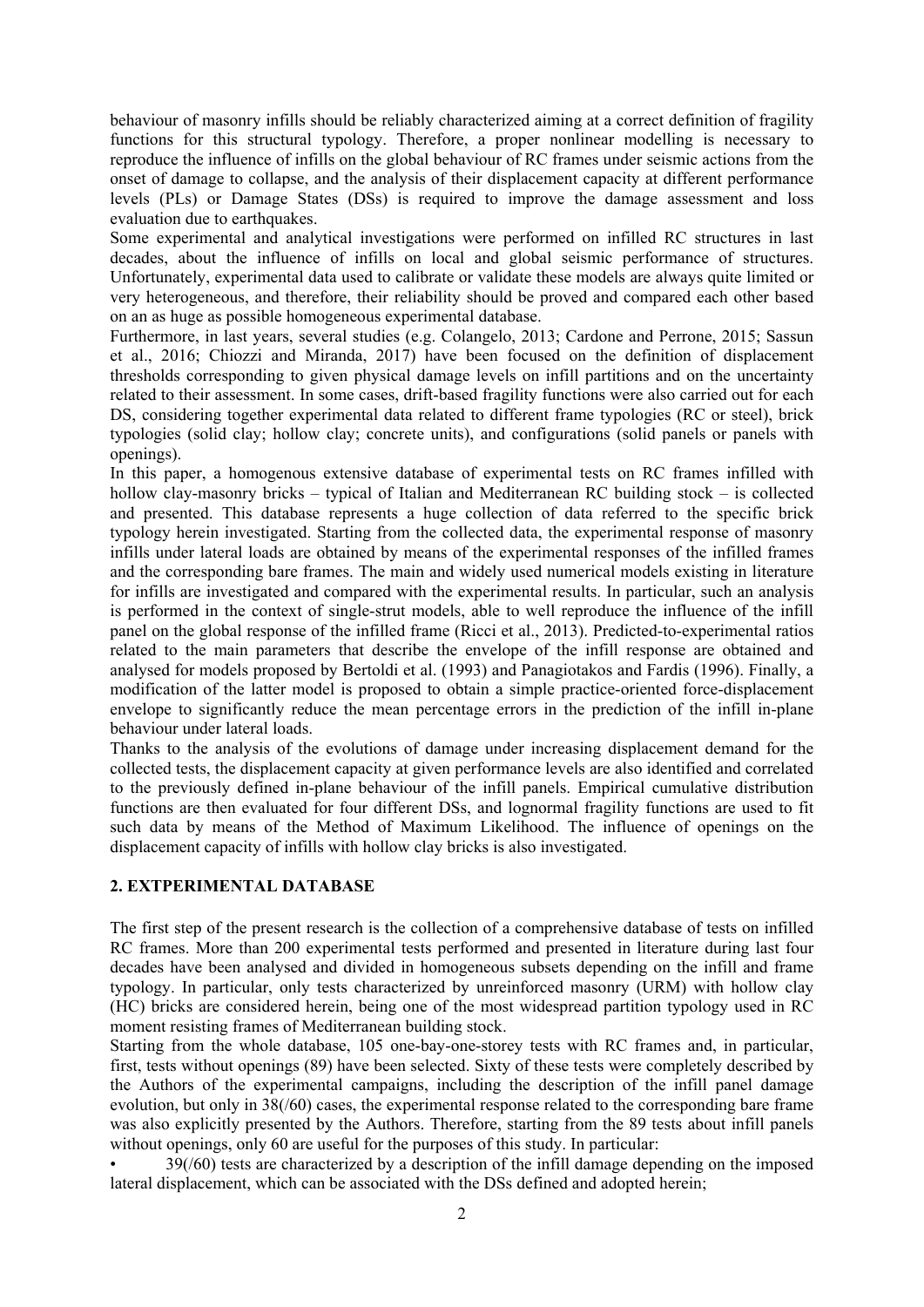for 38(/60) tests, it was possible to evaluate the experimental response of the infill panel, since it was provided by the Authors or explicitly calculated as the difference between the response of the infilled RC frame and the corresponding bare frame (as explain later in Section 3); 17 of these 38 tests are also characterized by the complete description of the damage evolution to the infill panel.



Figure 1. Collected database from literature (URM = Unreinforced masonry infills; HC = hollow clay bricks; SC  $=$  solid clay bricks; C&al.  $=$  concrete blocks or other material; DS  $=$  description of Damage State evolution available;  $IP = In-Plane$  response available (i.e. corresponding experimental bare frame available)

In summary, 90% of the collected solid infill panels are characterized by an aspect ratio  $(H_w/L_w)$  $\leq$ 1.00; 80% of the specimens are characterized by a slenderness ratio (H<sub>w</sub>/t<sub>w</sub>)  $\leq$ 15. Approximately 90% of infill panels is constituted by hollow clay bricks with a void percentage at least equal to 45%. The 60% of the infills is characterized by bricks with horizontal orientation of the holes. More details about the collected tests can be found in De Risi et al. (2017, 2018) and Del Gaudio et al. (2017, 2018).

Additionally, a database of only 15 tests useful for the purpose of this study and specific on hollow clay brick infilled frames with openings (doors or windows) can be found from literature (see Figure 1). Scaled tests both with doors and windows are considered, characterized by opening percentages ranging between 10% and 40%, brick void percentage between 36% and 60%, and infill slenderness ratio ( $H_w/t_w$ ) between 10.8 and 13.3.

# **3. IN-PLANE BEAHVIOUR**

In this Section, the attention is focused on the in-plane lateral load-displacement response of the investigated typology of infill panels. The experimental response of infills are first obtained and analysed as explained in Section 3.1, starting from a subset of tests belonging to the collected database. Then, the prediction capability of two main macro-models adopted in literature is investigated (Section 3.2) in the context of the single-equivalent-strut modelling approach. Finally, a comparison between numerical modelling proposals from literature and collected experimental data is carried out, and a simple modification of an existing model is proposed, to significantly reduce the mean prediction errors of the infill in-plane behaviour (Section 3.2).

#### *3.1 Experimental response of the infill panels*

The experimental responses of each infilled frame and each corresponding bare frame have been first digitalised for all the tests belonging to the database. Then, the first-cycle envelopes of such responses have been obtained. Finally, the infill experimental response of each test – in terms of horizontal load (F)-versus-horizontal displacement (D) – has been derived as the difference between the infilled frame and the corresponding bare one, assuming that the RC frame and the infill panel work as a parallel system (i.e. under equal displacement). The described procedure implies that the RC surrounding frame will exhibit the same base shear-top displacement response in bare and infilled configurations. Such a hypothesis is not completely rigorous, but often suggested and adopted in literature (e.g. Fardis, 1997; Hak et al., 2013; Bergami and Nuti, 2015) to obtain the infill lateral response. Since all the tests are cyclic tests and all the specimens are symmetric, each force-displacement response has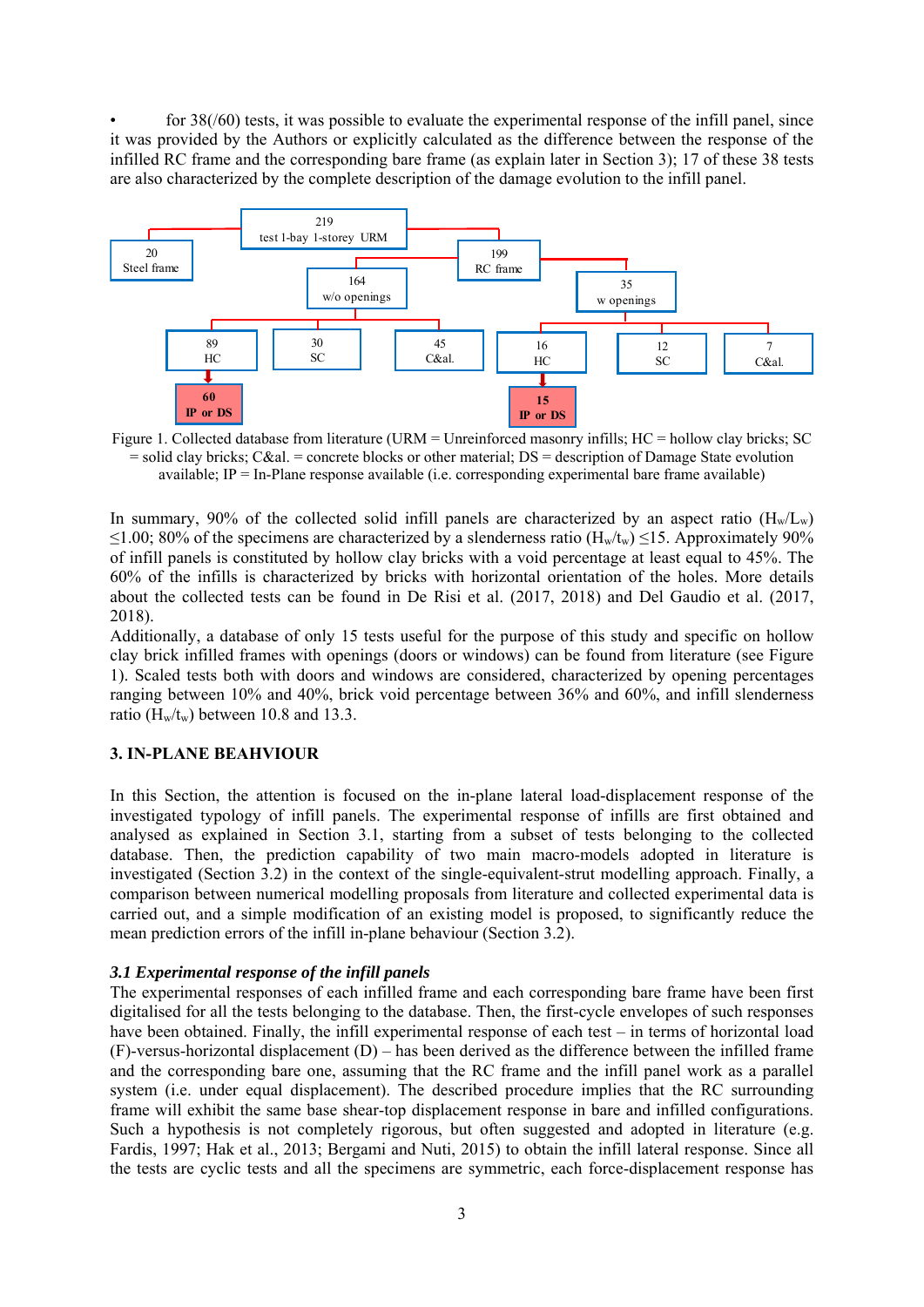been finally averaged between positive and negative loading direction. Note that the procedure described above requires the knowledge of the experimental response of both the infilled frame and the corresponding bare frame. "Hybrid experimental responses" could be derived by means of numerical simulations of the bare frames, when their experimental responses are missing. Nevertheless, such hybrid responses implicitly contain also the error deriving from the modelling of the bare frame, and therefore, in this work they are not considered. As a result, 38 of the 60 collected tests (see Section 2) have been adopted to analyse the in-plane response of the investigated infill typology.

The analysed experimental responses generally clearly show a high initial stiffness until first cracking occurrence and a subsequent stiffness degradation up to the peak load. After maximum lateral load is reached, a degrading branch can be easily recognised. Therefore, for all the experimental responses some characteristic parameters have been recognised (Figure 1a), namely: peak load ( $F_{peak}$ ); cracking strength (F<sub>cr</sub>); secant-to-cracking stiffness (K<sub>cr</sub>); secant-to-maximum stiffness (K<sub>peak</sub>); softening stiffness  $(K_{soft})$ . Figure 1b shows the result of the multi-linearization of the experimental responses for all the tests here investigated, defined on the basis of three main characteristic points: cracking point  $(F=F_{cr})$ , peak load  $(F=F_{peak})$  and softening linear branch (characterized by a negative slope equal to  $K<sub>soft</sub>$ ).

Note that the peak point is generally clearly identified on the experimental envelope. On the other hand, the cracking point has been detected starting from the observation of damage evolution and the analysis of the lateral force-displacement response for each test: the first observed macro-cracking of the panel produces a first significant change in tangent stiffness of the experimental forcedisplacement envelope. Note also that the cracking point identifies a secant stiffness on each envelope  $(K<sub>cr</sub>)$  that is lower than the initial elastic stiffness characterizing the response until the very first detachment of the infill panel from the surrounding frame is observed. Such an elastic stiffness is generally not evaluable in a reliable way due to the bad quality of some experimental responses in their very initial stage of behaviour. However, cracking-to-peak strength ratio is, on average, equal to about 0.67. This result is in tune with main modelling proposals from literature, such as models by Bertoldi et al. (1993), Panagiotakos and Fardis (1996) or proposal by Dolsek and Fajfar (2008) – which suggest a cracking-to-peak strength ratio equal to 0.80 (De Sortis et al., 2007), 1/1.30 and 0.60, respectively. Softening and cracking stiffness appear as the most challenging parameters, due to their high variability among the collected tests. Ratios  $K_{soft}/K_{peak}$  and  $K_{cr}/K_{peak}$  show a coefficient of variation (CoV) equal to 64% and 73%, respectively (see De Risi et al., 2017; 2018).



Figure 1. Example of evaluation of the experimental response of infill panel for test "SI-80" by Verderame et al. (2016) - analysed parameters (a); multi-linearized experimental responses of the investigated infills (b).

#### *3.2 Numerical versus experimental comparisons*

The experimental envelopes - obtained as explained in the previous Section - are compared herein with two different infill models existing in literature, which define a complete lateral forcedisplacement response, and have been often adopted in numerical analyses in last years, namely models by Bertoldi et al. (1993) and Panagiotakos and Fardis (1996).

The first model considered herein to define the envelope curve of the force-displacement relationship for the equivalent strut is the model proposed by Bertoldi et al. (1993) ("B. et al." in the following).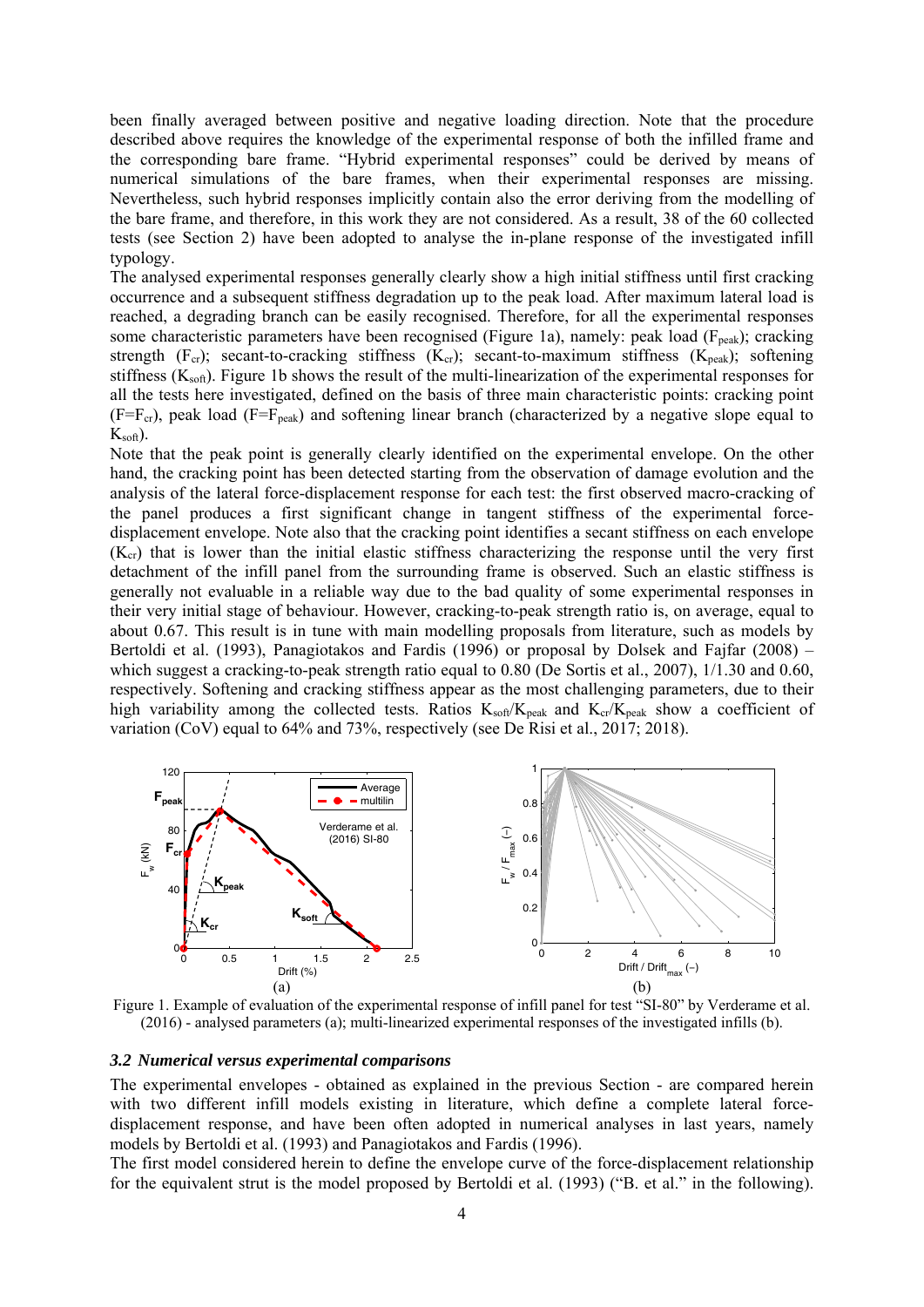Such a model is the only one among those considered herein that is able to account for and predict the failure mode that can be exhibited by the infill panel. It was proposed and validated on the basis of experimental results mostly including tests on structural-masonry walls. According to Bertoldi et al. (1993), the envelope of the hysteretic response of infilled frames under lateral loads is characterized by *(a)* a first detachment between the infill and the surrounding frame, followed by *(b)* the complete cracking of the infill panel, and *(c)* the achievement of a maximum lateral load, starting from which *(d)* a degrading phase begins. Model by Bertoldi et al. (1993) proposes a simplification of such a behaviour by means of a quadri-linear backbone as shown in Figure 2a, where:

- $F_{\text{max}}$  depends on the predicted failure mode depending on the infill mechanical properties, such as: cracking shear strength ( $\tau_{cr}$ ) obtained by diagonal compression tests, sliding strength of the bed joints  $(u)$  derived from "triplet tests", compressive strength of masonry  $(f_m)$  and vertical stress  $(\sigma_0)$  acting on the infill;
- K<sub>sec</sub> depends on mechanical and geometrical parameters, such as the equivalent strut width, defined by means of the parameter  $(\lambda_h)$  by Stafford and Smith (1963) and suggestions by Bertoldi et al. (1993) about the strut width;
- cracking-to-peak and residual-to-peak strength ratios, cracking-to-peak and softening-to-peak stiffness ratios are defined according to De Sortis et al. (2007).

Model by Panagiotakos and Fardis (1996) ("P&F" in the following) has been calibrated on the basis of ten tests on infilled RC frames with hollow bricks masonry and horizontal holes by Pires and Carvalho (1994) and Stylianidis (1984) that mainly exhibited a diagonal cracking failure mode. Also, this envelope is made up of four branches (see Figure 2b). The first branch of such a model corresponds to the linear elastic behaviour up to cracking. The second branch continues up to the maximum strength Fmax, mainly depending on the cracking shear strength and the horizontal area of the infill panel. The secant-to-peak stiffness corresponds to the Mainstone's  $(1971)$  stiffness  $(K_{MS})$ . The third branch of the envelope is a degrading branch up to the achievement of a residual strength; its slope  $(K_{\text{dec}})$  depends on the elastic stiffness through the parameter  $(\alpha)$ , fixed by the Authors (Panagiotakos and Fardis, 1996) within the range of values 0.5-10%. Last branch is horizontal; it corresponds to a residual constant strength; residual-to-maximum strength ratio  $(\beta)$  can be assumed equal to 1-2% (Panagiotakos and Fardis, 1996). In the following, the ratio between post-capping degrading stiffness and elastic stiffness is assumed equal to  $\alpha=0.03$ , and the residual-to-maximum strength ratio is assumed equal to  $\beta = 0.01$ .



Figure 2. Force-displacement envelopes for infills according to models by Bertoldi et al. (1993) (a) and Panagiotakos and Fardis (1996) (b)

The applicability of both these models requires the knowledge of the mechanical properties mentioned above. In particular, shear cracking strength ( $\tau_{cr}$ ), Young modulus (E<sub>w</sub>) and shear modulus (G<sub>w</sub>) of masonry are required to apply the model by Panagiotakos and Fardis (1996), whereas more mechanical properties have to be known if model by Bertoldi et al. (1993) has to be applied. Generally mechanical properties have been obtained by the test report of the experimental campaigns carried out by the Authors. Otherwise, in the absence of data explicitly reported by the Authors, some assumptions have been taken. In particular, the Young's modulus of the masonry  $(E_w)$  is a function of the comprehensive strength of a masonry prism  $(f_{me})$ , as suggested by FEMA 306. Also sliding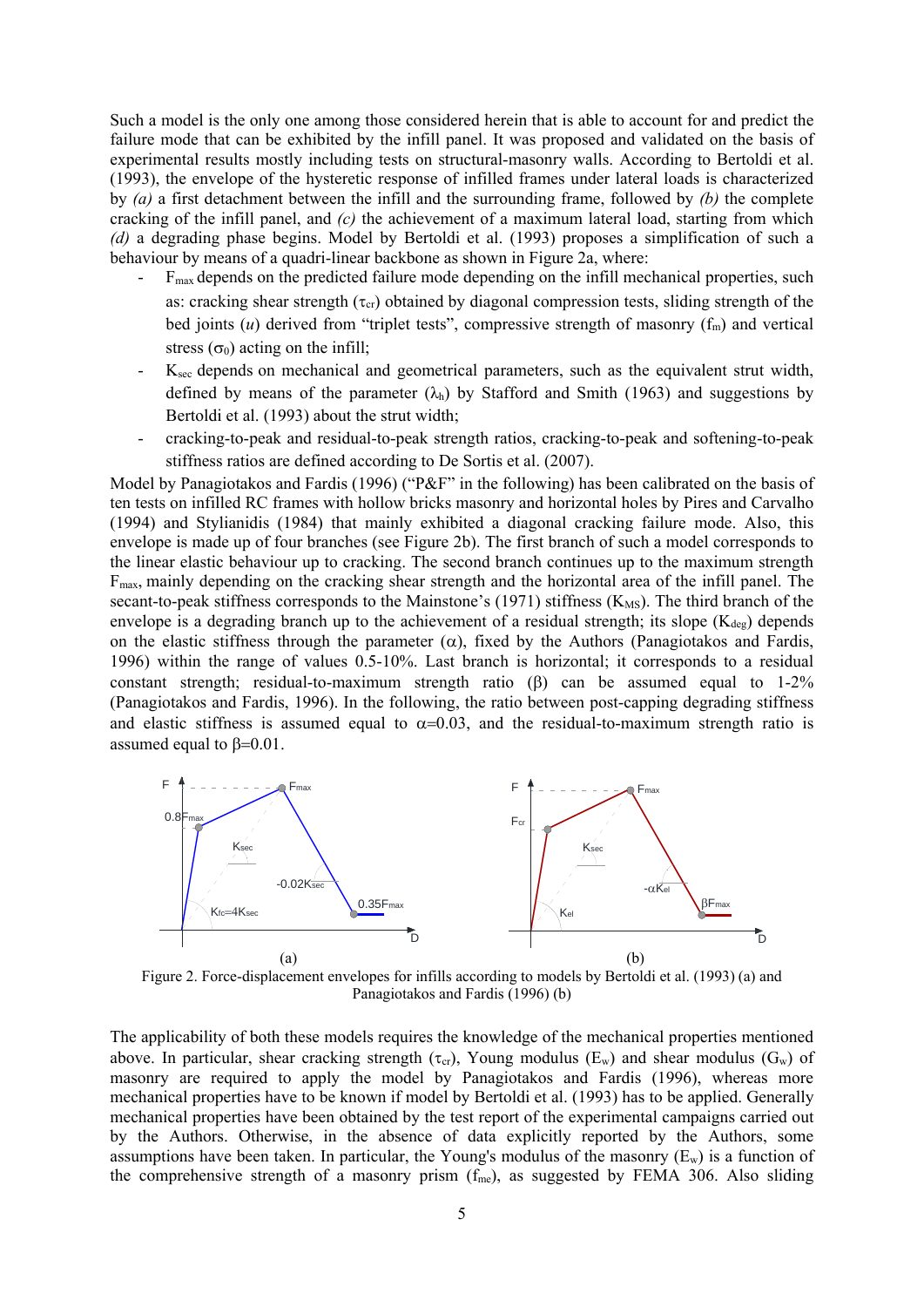strength of the bed joints (*u*) is evaluated according to the formulation suggested by FEMA 306 for the cohesive capacity of the mortar beds. The expected shear modulus of masonry,  $(G_w)$  is taken as 0.40 times the Young's modulus of the masonry  $(E_w)$ , as suggested by FEMA 356 for masonry and commonly adopted in literature. Finally, shear strength  $(\tau_{cr})$  is calculated as 0.275 times the square root of the comprehensive strength of a masonry prism  $(f_{me})$ , as suggested and applied in Jeon et al. (2015) on the basis of experimental studies performed by Drysdale (1984). Note that also other formulations are reported in literature to predict the shear cracking strength of masonry, such as proposals by FEMA 306; nevertheless, predicted values by Jeon et al. (2015) appears the closest to experimental values, whereas a significant underestimations of shear cracking strength is observed if proposal by FEMA 306 is applied.

The infill models previously described have been applied to the collected tests. Errors in terms of strength and stiffness corresponding to main characteristic points of the infill response have been evaluated. Mean values of the relative percentage errors  $(e_r)$  (Eq. 1) are shown in Table 1 together with their coefficients of variation for both the investigated models.

$$
e_r = \frac{(pred) - (exp)}{(exp)} \cdot 100
$$
 (1)

It can be observed that the model by "B. et al" significantly underestimates peak strength and cracking strength (of about -60% and -44%, respectively) (see Table 1). Such a result can be ascribable to the failure mode (FM) prediction according to this model. As a matter of fact, about 68% of tests are classified as "Sliding Shear" FM, providing a maximum strength that is the lowest among the possible FMs and, in particular, generally lower than the corresponding experimental value. The error in terms of FM prediction for model by "B. et al." has been also evaluated: only in the 30% of cases the model is able to well predict the observed FM. On the other hand, the model by "P&F" overestimates peak load of about +35% and cracking strength of +83% (Table 1).

Cracking and peak stiffness are overestimated by both the models (Table 1). In particular, model by "B. et al" provides mean relative percentage errors equal to about 260% both for  $K_{cr}$  and  $K_{peak}$ . Model by "P&F" overestimates cracking stiffness of about 88% and secant-to-peak stiffness of about 27%. Therefore, secant-to-peak stiffness assessed according to Mainstone  $(1971)$  – and assumed by "P&F" model – shows, on average, the lowest error, even if with a consistent dispersion in the prediction. On the other hand, cracking stiffness by "P&F" model theoretically corresponds to a pure shear elastic behaviour of the panel and, therefore its underestimation with respect to an experimental macrocracking stiffness is expected.

The error in terms of  $K_{soft}$  is also computed (Table 1) depending on the assumptions explained above about the assessment of this parameter ( $\alpha = 3\%$  for model by "P&F" and K<sub>soft</sub> = -2% K<sub>peak</sub> for model by "B et al."). It should be noted that Panagiotakos and Fardis (1996) proposed a very wide range of values for  $K_{soft}$  covering two orders of magnitude, but a single value as been chosen herein for sake of comparison. As a result, model by "P&F" overestimates the softening stiffness with respect to the experimental values (e<sub>r</sub> is equal to about +75%), whereas model by "B. et al." underestimates such a stiffness of 47%. In both cases coefficients of variation have quite high values. CoV are always higher than 50% (see Table 1) for all the investigated parameters, and, generally, a bit lower if the model by P&F is considered.

|                            | Table 1. Summary of relative percentage errors and COV for the investigated millimodels |              |           |              |                        |              |  |  |
|----------------------------|-----------------------------------------------------------------------------------------|--------------|-----------|--------------|------------------------|--------------|--|--|
|                            | P&F                                                                                     |              | B et al.  |              | B et al. – observed FM |              |  |  |
|                            | $e_r$ (%)                                                                               | $CoV$ $(\%)$ | $e_r$ (%) | $CoV$ $(\%)$ | $e_r$ (%)              | $CoV$ $(\%)$ |  |  |
| $\mathbf{F}_{cr}$          | 83                                                                                      | 89           | -44       |              | 80                     | 244          |  |  |
| $K_{cr}$                   | 88                                                                                      | 72           | 260       |              | 260                    | 87           |  |  |
| $\mathbf{F}_{\text{peak}}$ | 35                                                                                      | 58           | $-60$     | 68           |                        | 146          |  |  |
| $K_{\rm peak}$             |                                                                                         | 83           | 266       |              | 266                    | 73           |  |  |
| $K_{soft}$                 |                                                                                         | 76           | $-47$     | 62           | $-47$                  | 62           |  |  |

 $T_{\rm{C}}$   $T_{\rm{C}}$   $T_{\rm{C}}$   $T_{\rm{C}}$   $T_{\rm{C}}$   $T_{\rm{C}}$   $T_{\rm{C}}$   $T_{\rm{C}}$   $T_{\rm{C}}$   $T_{\rm{C}}$   $T_{\rm{C}}$   $T_{\rm{C}}$   $T_{\rm{C}}$   $T_{\rm{C}}$   $T_{\rm{C}}$   $T_{\rm{C}}$   $T_{\rm{C}}$   $T_{\rm{C}}$   $T_{\rm{C}}$   $T_{\rm{C}}$   $T_{\rm{C}}$   $T_{\rm{C}}$ 

It was observed that the model by "B et al." is able to take into account the failure mode of the infill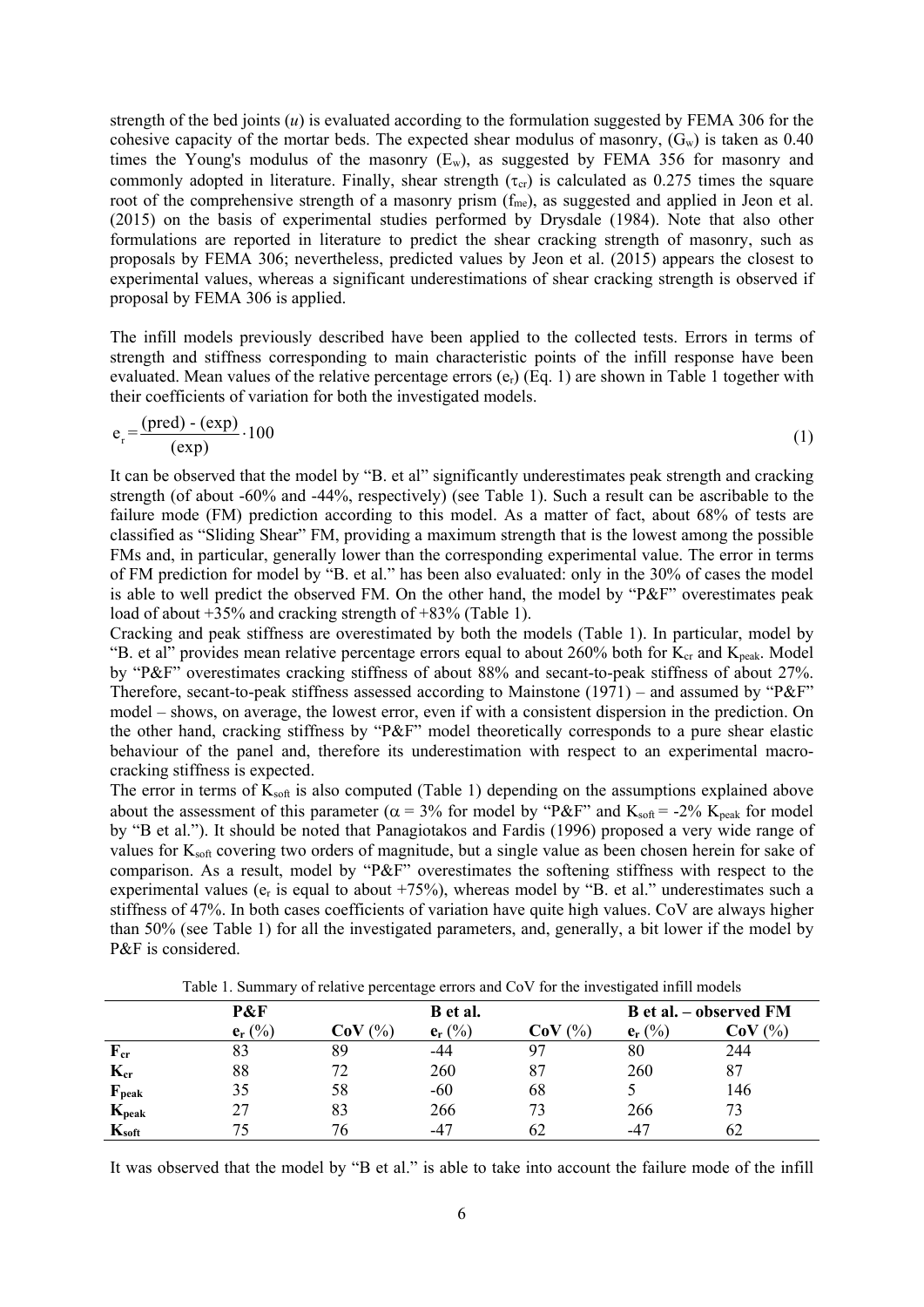panel, but the predicted FM is generally not coincident with the observed FM for the tests belonging to the collected database (De Risi et al., 2017, 2018). Nevertheless, it should be noted that, if peak load by "B et al." model is calculated by assuming the observed FM as an input data, the percentage error drastically reduces at  $F_{peak}$  (about +5%), even if with a very high coefficient of variation (146%) (see Table 1). Errors in terms of predicted stiffness remain unvaried. Unfortunately, such an application of this model is not possible when a-priori predictions are required.

Another analysis of the errors discussed above can be carried out if two distinct subsets of data are considered, namely if tests with horizontal holes bricks and tests with vertical holes bricks are considered separately (see Table 2). On average, infills with vertical holes have lower void percentage bricks, higher compressive (+155%) and shear (+115%) strength with respect to panels with horizontal holes – the latter generally exhibiting a diagonal cracking failure mode. It can be observed that the accuracy of the model by "B et al." does not change significantly, whereas the model by "P&F" significantly improves its prediction capability for infills with horizontal holes, especially at peak stiffness – mean  $e_r$  becomes about  $+3\%$  – and peak load – mean  $e_r$  becomes equal to about  $+11\%$  (with a CoV equal to 32%). Also error in terms of cracking load decreases to +33% with a lower CoV (from +89% to 46%) if only infills with horizontal holes are considered.

| sciarated subset of data. Hortzoniar holes and vertical holes |                         |                        |           |                       |           |                      |           |               |
|---------------------------------------------------------------|-------------------------|------------------------|-----------|-----------------------|-----------|----------------------|-----------|---------------|
|                                                               | <b>Horizontal holes</b> |                        |           | <b>Vertical holes</b> |           |                      |           |               |
|                                                               | P&F                     |                        | B et al.  |                       | P&F       |                      | B et al.  |               |
|                                                               | $e_r$ (%)               | $\frac{(0)}{0}$<br>CoV | $e_r$ (%) | $($ %)<br>CoV         | $e_r$ (%) | $\frac{1}{2}$<br>CoV | $e_r$ (%) | $($ %)<br>CoV |
| $F_{cr}$                                                      | 33                      | 46                     | $-56$     | 47                    | 207       | 83                   | $-13$     | 105           |
| $K_{cr}$                                                      | 78                      | 67                     | 216       | 86                    | 112       | 80                   | 368       | 83            |
| $F_{\rm peak}$                                                |                         | 32                     | $-65$     | 38                    | 92        | 63                   | $-49$     | 89            |
| $K_{\rm peak}$                                                |                         | 59                     | 227       | 69                    | 88        | 87                   | 359       | 74            |
| $K_{soft}$                                                    | 122                     | 67                     | $-38$     |                       |           | 54                   | -61       |               |

Table 2. Summary of relative percentage errors and CoV for the investigated infill models, considering two separated subset of data: horizontal holes and vertical holes

Starting from previous remarks, the model by "P&F" generally shows CoV values that are lower than those related to the model by "B et al". Furthermore, model by "P&F" appears easier to apply since, it requires a very limited number of mechanical parameters to be defined, even if it is not able to predict a failure mode for the infill panel. Consequently, herein, finally a slight modification of the model by "P&F" is proposed, as shown in Figure 3 (hereinafter referred to as "ModP&F envelope"). In particular, starting from the analysis of the mean error related to the prediction of peak load by "P&F" model, it is assumed that F<sub>peak</sub> is equal to the cracking strength predicted by the "P&F" model. The analysis of the experimental cracking-to-peak-load values suggests that such a ratio can be assumed equal to 0.7. Secant-to-peak stiffness predicted according to the Mainstone's proposal  $(K_{MS})$  is corrected by a factor of 0.8. Secant-to-cracking stiffness and softening stiffness are finally prosed as a fraction of K<sub>MS</sub>. In such a way, mean relative errors - obtained by comparing "ModP&F envelope" and experimental infill responses - result lower than 3% for all the parameters required to define the backbone curve. On the other hand, since the simplicity of this approach, CoV remain generally unvaried with respect to the application of "P&F" model (Table 3). Certainly further efforts should be performed in future works to investigate about this variability – starting from the variability of the experimental data – and reduce the dispersion in the prediction. Further studies should be performed to produce a more detailed analysis about the influence of mechanical and geometrical parameters on the key points of the nonlinear response, also taking into account a higher amount of proposals from literature, thus trying to reduce the currently high coefficient of variations in prediction capacity.

|                                                 | TAGLA DI DAMMINIANI LA TAMANI A DATAANIMIA ANTONO MINA COLLINIA NIA MILAATI ANILAADA |                          |       |                                    |                            |  |
|-------------------------------------------------|--------------------------------------------------------------------------------------|--------------------------|-------|------------------------------------|----------------------------|--|
| ModP&F                                          | ∡' er                                                                                | $\mathbf{r}_{\text{cr}}$ | `peak | <b>TX</b> peak                     | $\mathbf{r}_{\text{soft}}$ |  |
| (%<br>$\mathbf{a}$<br>$\mathbf{c}_{\mathbf{r}}$ | 0.96                                                                                 | $-2.0$                   | 0.96  | $\mathbf{O}^{\cdot}$<br>1. <i></i> | $-0.5$ .                   |  |
| $(%^{0})^{2}$<br>${\bf CoV}$                    |                                                                                      | υo                       |       |                                    | ິ                          |  |
|                                                 |                                                                                      |                          |       |                                    |                            |  |

Table 3. Summary of relative percentage errors and CoV for the ModP&F envelope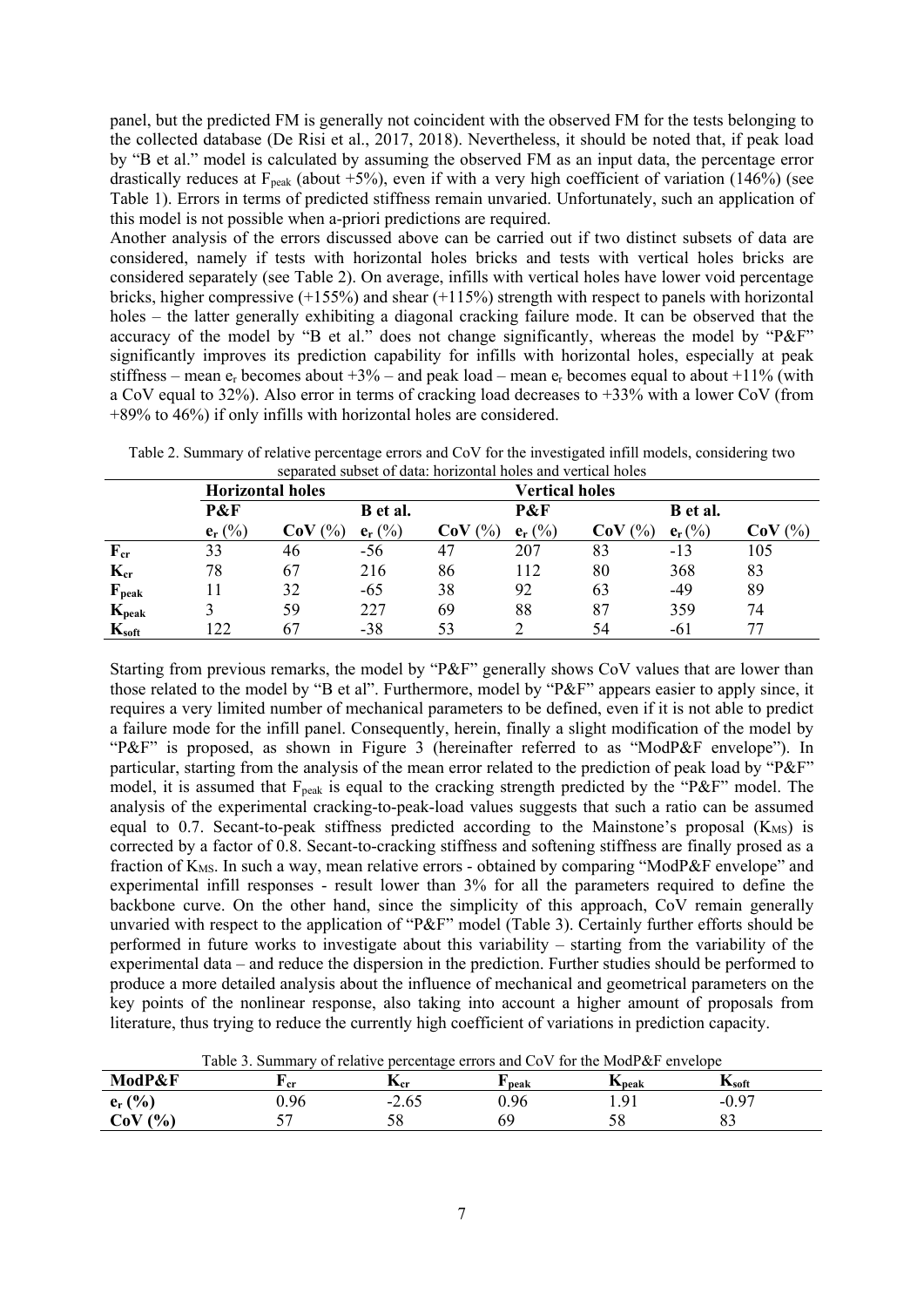

Figure 3. Proposed envelope ModP&F (Modified Panagiotakos and Fardis)

## **4. DAMAGE ASSESSMENT**

Starting from the analysis of the evolutions of damage under increasing displacement demand for the collected tests, the displacement capacity at given performance levels have been also identified and correlated to the previously defined in-plane behaviour of the infill panels, as explained in this Section.

#### *4.1 Definition of Damage States (DSs) and collected data*

Several studies (Colangelo, 2013; Cardone and Perrone, 2015; Chiozzi and Miranda, 2017) have been focused on the definition of displacement thresholds corresponding to given physical damage levels on infill partitions and on the uncertainty related to their definition. Some authors define different DSs through the observation of extent and severity of cracking patterns observed on the panels or of the failure typology of brick units; some others, additionally, relate such damage levels to the attainment of the peak load of the infilled frame or to the achievement of given strength reduction ratios. Generally speaking, three or four DSs are defined in literature, corresponding, respectively, to: *(i)* the onset of cracking and first detachment between infill panel and surrounding RC frame; *(ii)* the widening of previous damage pattern; *(iii)* the crushing and spalling of a considerable number of brick units; *(iv)* the partial/total collapse of the infill panel.

In this study, the definition of Damage States (DSs) is assumed according to the proposal by Cardone and Perrone (2015). Such a definition is basically based on AeDES survey forms (Baggio et al., 2007), which are commonly adopted in the Italian framework to decide about the usability of buildings after earthquakes – also considering infills – to properly address consequently repair actions and funds for reconstruction. Furthermore, this definition of DSs appears more objective since it also clearly provides a quantitative information about the extension of the panel area affected by cracks or possible failure of brick units. Indeed DS1 *(Light Cracking)* and DS2 (*Extensive cracking*) are very similar to those defined in the AeDES form, reporting further indications about the width of diagonal cracks (1 mm $\le$ width $\le$ 2 mm) and about the extension of the panel area affected both by cracks (25-35%) and by possible failure of some brick units (10%) for what concerns DS2. Furthermore, the Authors assume that DS3 *(Corner crushing)* corresponds to a wide spreading of crushing and spalling of brick units (to 30% of the panel area), and DS4 *(Collapse)* to the in-plane or out-of-plane (whichever occurs first) global collapse of the infill panel.

As a result of such a definition of damage states, when no openings are present in the infill panel, collected IDR values at DS1 show a quite high dispersion, ranging between 0.02% and 0.35% (CoV=0.81). DS2 and DS3 are achieved for IDR belonging to the ranges  $[0.12\%; 0.70\%]$  (with CoV = 0.40) and [0.40%; 1.75%] (with CoV=0.43), respectively. Finally, DS4 is reached for IDR varying between 0.94% and 3.25% (CoV=0.34). Lower variability is shown for tests with openings at DS1 and DS2 with respect to tests without openings, since IDR values range between 0.09% and 0.11% (CoV=0.08), and 0.18% and 0.39% (CoV=0.23), respectively. IDR values belong to the ranges [0.35%; 0.58%] (with  $Cov = 0.21$ ) and  $[0.50\%; 3.48\%]$  (with  $Cov=0.47$ ), at DS3 and DS4, respectively.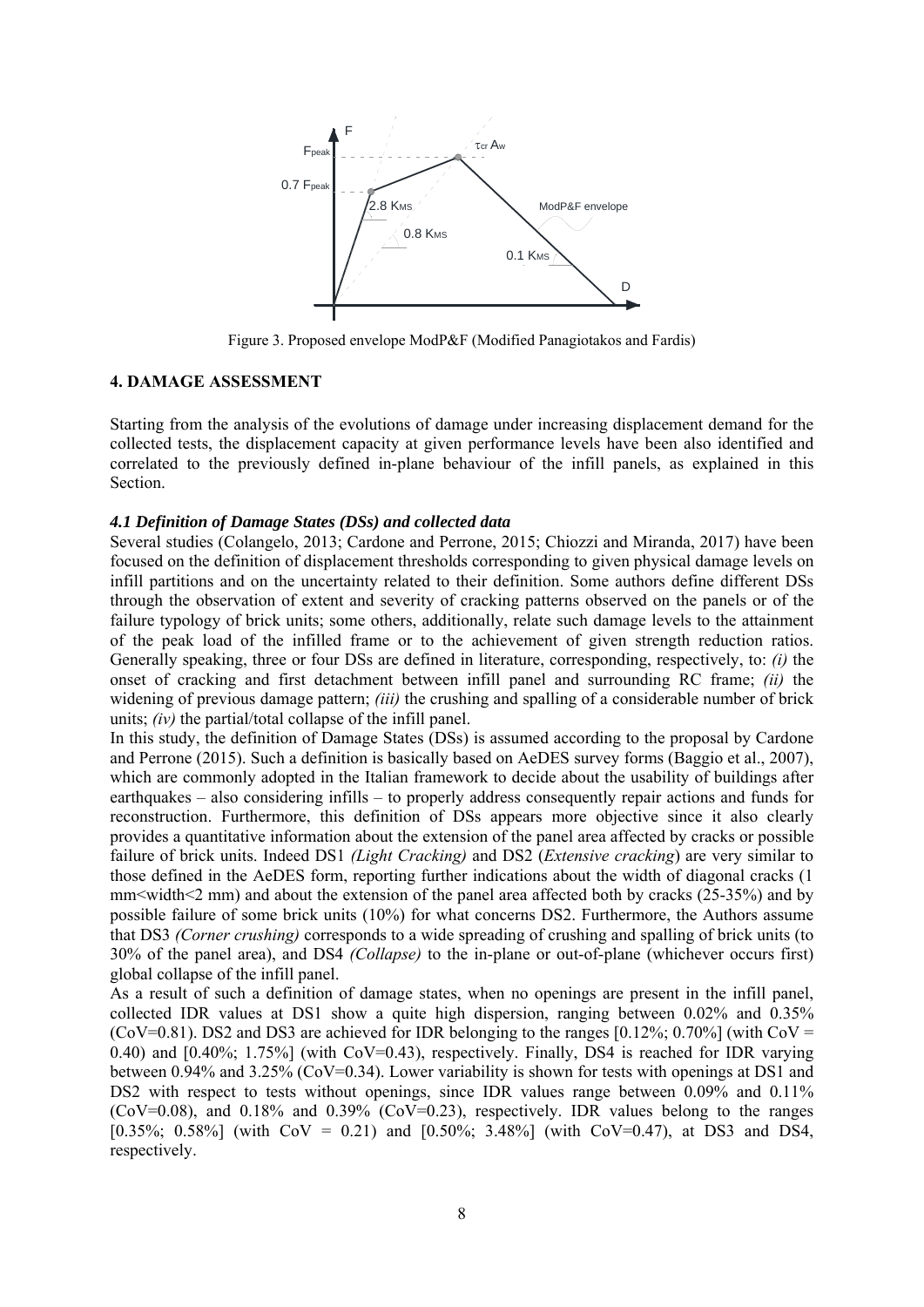#### *4.2 Drift-based fragility curves for solid panels*

First data related to tests on infill without openings (namely solid panels) are investigated in this Section. For each DS, the empirical cumulative distribution (ECD) of IDR is obtained by plotting ascending-ordered drift ratio values against  $(i-0.5)/n$ , where "*i*" is the position of the drift ratio value in the ordered list of drift ratios and "*n*" is the total number of drift values for that damage state. The ordered data have been also revised to delete possible spurious values, which reflect experimental errors or misinterpretation of experimental results. To this end, the Peirce's criterion (Ross, 2003) has been applied, as suggested by FEMA-P58. Then, the Method of Maximum Likelihood has been used to fit ECDs with lognormal fragility function (LN\_CDF), as usual in this kind of applications. The choice of LN\_CDF is essentially due to its properties: firstly, x-axis is restricted to the interval (0, +∞), and secondly the distribution appears to be skewed to the left, reflecting the frequency of the observations of data gathered in the lower values of x-axis. As well known, a lognormal fragility function is fully defined by only two statistical parameters, as shown in Eq. (2).

$$
LN\_CDF(DS \ge ds_i | IDR_j) = \Phi\left(\frac{\ln(DR_j) - \mu_i}{\beta_i}\right)
$$
\n(2)

where LN CDF  $\left( DS \geq ds \right| \text{IDR }$  is the conditional probability that the component will experience or exceed the i<sup>th</sup> damage state given the inter-storey drift value, IDR<sub>j</sub>;  $\Phi$  (·) is the standard normal cumulative distribution function;  $(\mu_i)$  is the logarithmic mean value;  $(\beta_i)$  is the logarithmic standard deviation. The resulting LN\_CDFs for the four DSs are shown in Figure 4.



Figure 4. Proposed fragility function curves for hollow clay brick solid infill panels

Note that the total dispersion, βi, represents the uncertainty in the actual value of IDR at which a damage state is likely to start. If fragility curves are obtained based on a limited set of experimental data, two sources of uncertainty should be considered. The first one  $(\beta_{r,i})$  represents the random variability observed in the collected data from which the fragility parameters are calculated. The second source  $(\beta_{\text{u}})$  represents uncertainty in the difference between testing specimens/procedures and actual installation/loading conditions, or uncertainty that the available data are an adequate sample size to accurately represent the true random variability (FEMA P-58). The total dispersion at the i<sup>th</sup> DS, (βi), is finally computed as the square root of the sum of squares of  $\beta_{r,i}$  and  $\beta_{u,i}$ , as shown in Eq. (3):

$$
\beta_{i} = \sqrt{{\beta_{r,i}}^{2} + {\beta_{u,i}}^{2}}
$$
 (3)

The value of  $\beta_{u,i}$  is assumed ranging between 0.10 and 0.40, mainly depending on the sample size of available data (FEMA-P58, Lowes, 2009). In summary, the resulting median drift capacity  $(e^{\mu_i})$  and the number of tests actually used for each DS  $(n_i, i=1,...,4)$  among the total number of tests (N=39) are reported in Table 4. Logarithmic standard deviations of LN\_CDFs *(i)* that come from the available data (βr,i), and *(ii)* obtained through Eq. (3) (approximated to the first decimal place) are also reported.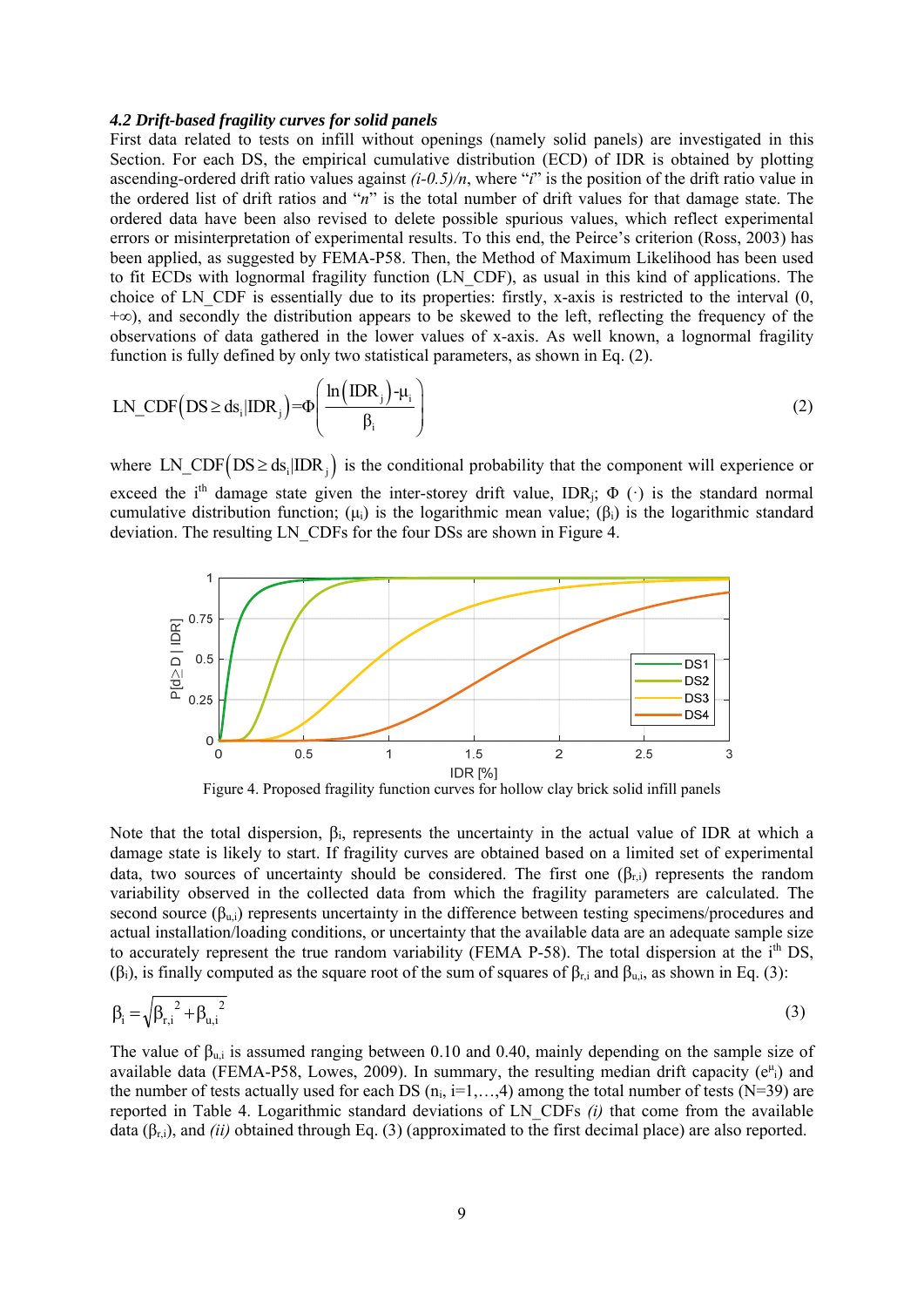| <b>DS</b>       | $n_i$      | $e^{\mu}$ (%) | Pr.  |      |  |
|-----------------|------------|---------------|------|------|--|
| DS1             | 33         | 0.07          | 0.91 | 0.90 |  |
| DS <sub>2</sub> | $\angle$ 1 | 0.35          | 0.43 | 0.40 |  |
| DS3             | 14         | 0.93          | 0.46 | 0.50 |  |
| DS4             | 25         | 1.75          | 0.37 | 0.40 |  |

*4.2.1 Relationship between in-plane response and damage assessment* 

The displacement capacity of infill panels has been investigated by means of "observational" data only for all DSs, without any consideration of the in-plane force -displacement response of the infill panel. However, it could be very interesting to find the relationship between the observed displacement capacity at each DS and the related drift at the peak load of the infill panel in-plane response (IDR<sub>peak</sub>), to be used, for example, if it is necessary to derive information about DSs starting from the in-plane response of the panel only. Herein, such a correspondence is directly quantified on the basis of the experimental results, starting from the analysis of the response of the infill panel, obtained as explained in Section 3. In particular, for a subset of tests (17 tests) characterized by both the description of damage evolution to the infill panel and by the force-displacement envelope of the infill panel, a functional relationship between the IDR value related to the  $i^{th}$  purely observed DS (IDR<sub>i</sub>) and IDR value corresponding to the peak load of the infill experimental response  $(IDR_{peak})$  is evaluated, as shown in Eq.  $(4)$ :

$$
IDR_i = \alpha_i \cdot IDR_{peak} \tag{4}
$$

$$
^{(4)}
$$

In particular, *Light Damage* (DS1) occurs, on average, for  $IDR_1 = \alpha_1 \cdot IDR_{peak} = 0.30 \cdot IDR_{peak}$ . For *Medium-Severe Damage* (DS2), the observed IDR value is equal, on average, to about IDR<sub>2</sub>=  $\alpha_2$ <sup>IDR</sup>peak = 1.00<sup> $\cdot$ </sup>IDR<sub>peak</sub> ( $\alpha_2$ =0.92), that is, for hollow-clay masonry infills, in tune with the assumptions by Ricci et al. (2016), Sassun et al. (2016). Finally, for *Very Heavy Damage* (DS3) and *Collapse* (DS4) the values of  $\alpha_3$  and  $\alpha_4$  are equal to 2.50 and 4.50, respectively.

As a result, DS2 can be associated to the achievement of the in-plane maximum lateral strength of the infill panel. On the other hand, DS1 results to occur on the ascendant branch of the infill response and it corresponds, on average, to a lateral strength of 70% with respect to the peak load, thus coinciding to the (macro-) cracking point of the infill response (see Section 3). Finally, DS3 results associated to a mean strength reduction of 40% with respect to the peak load on the softening branch of in-plane behaviour, and DS4 is reached at 30% of the peak load on average, namely, generally before than the lateral strength contribution due to infill panel becomes totally null (being the latter an upper bound for the achievement of DS4).

In conclusion, the relationship shown in Eq. (4) could finally allow extending the IDR evaluation for each DS to the remaining 21 tests for which only the response of infill panel is available, as obtained and reported in Del Gaudio et al. (2017) and De Risi et al. (2018).

# *4.3 Influence of openings*

The number of tests with openings is quite limited with respect to tests without openings, as shown in Section 2. However, the experimental campaigns dedicated to infills with openings generally analyse also the corresponding frame infilled with a solid panel, used as reference, being the same all the other variables. This peculiar condition – which unlikely occurs for other parameters affecting infill performance – makes possible the analysis of the influence of openings starting from each single experimental campaign, just comparing displacement capacity of such a "reference solid" panel and the corresponding infills with doors or windows openings. The ratios  $\Omega$  between IDR capacity of each specimen with openings and its corresponding "reference solid" test are calculated. At DS1, the increment of displacement capacity appears systematic for each specimen with openings with respect to the "reference solid" test; at DS2, the ratio  $\Omega$  varies between 0.90 and 1.38; more variability of  $\Omega$ can be finally observed at DS3 and DS4 (Del Gaudio et al., 2018).

In summary, mean and CoV values of the  $\Omega_i$  (i = 1,...,4) ratios are finally shown in Table 5. As a result, the increment of displacement capacity due to openings considering all DSs  $(\overline{\Omega})$ , weighted depending on the number of specimens for each DSs, is quite limited and in particular equal to +8%.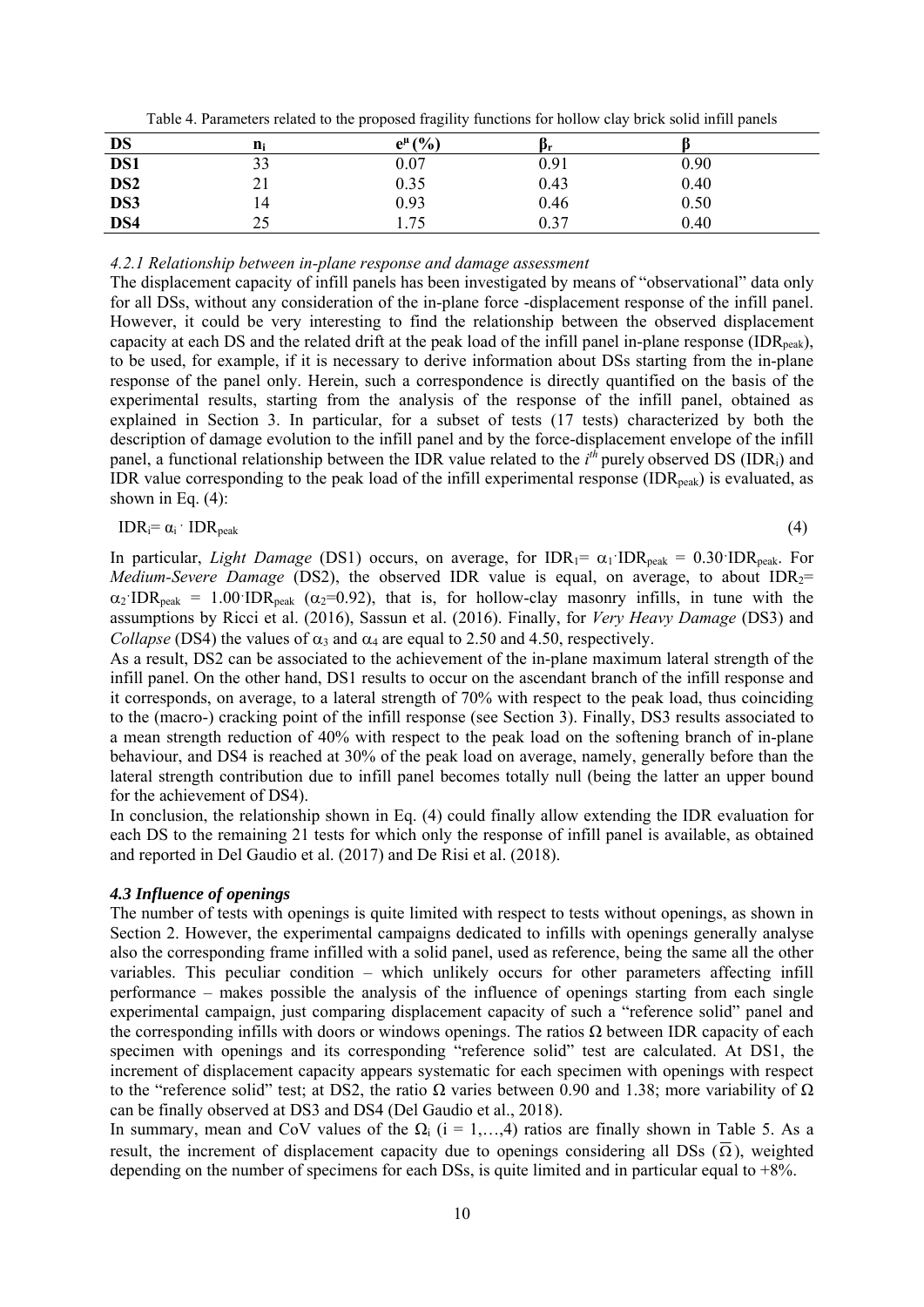The coefficient  $\overline{\Omega}$  commented above could be useful to modify fragility curves for infills with openings starting from fragility curves presented in Section 4.2. In particular, it can be assumed that, for all DSs, the IDR capacity values of infills without openings can be multiplied by the same coefficient,  $\overline{\Omega}$ , to obtain the IDR capacity of the corresponding infills with openings. As a result,  $\overline{\Omega}$ can be adopted as a multiplier of the median drift capacity  $(e^{\mu})$  of fragility curves obtained in Section 4.2, being the same the logarithmic standard deviation.

| Ω                         |                | DS1  | DS <sub>2</sub> | DS3  | DS4  |     |
|---------------------------|----------------|------|-----------------|------|------|-----|
|                           | $\mathbf{n_i}$ |      |                 |      |      |     |
| <b>Hollow Clay Bricks</b> | mean           | 1.11 | 1.03            | 0.87 | 1.19 | .08 |
|                           | CoV            | 0.08 | 0.14            | 0.21 | 0.30 |     |

Table 5.  $\Omega$  ratios at each DS for infills with hollow clay bricks

Note that the collected tests on masonry infills with openings are characterised by doors and windows with an opening percentages (void-to-total infill area) ranging between 10% and 40%. Opening eccentricity for the collected tests ranges between zero and 0.33, where the eccentricity is defined as the ratio between the horizontal distance between the mid-point of the opening length and the midpoint of the infill length (x) and the infill length itself  $(L_w)$ . The opening size  $(l_{op}/L_w)$  - where  $l_{op}$  is the horizontal opening length – ranges between 25% and 50% (see De Risi et al. (2018) and Del Gaudio et al. (2018) for more details). Finally no ties or other steel reinforcement are present around the openings for all the collected tests.

Certainly, more data should be available for a more comprehensive analysis of the effect of openings on displacement capacity of masonry infill panels, also taking into account the opening size and its eccentricity. Nevertheless, to this aim, further experimental works should be performed in the future for the analysed masonry typology, since currently the amount of data is still quite small.

# **5. CONCLUSIONS**

In this paper, a homogenous extensive database of experimental tests on RC frames infilled with hollow clay-masonry bricks – typical of Italian and Mediterranean RC building stock –is collected and presented.

For each test belonging to such a database, the experimental response of masonry infills under lateral loads have been obtained by means of the experimental responses of the infilled frames and the corresponding bare frames and their damage evolution is investigated in details.

The main and widely used nonlinear numerical models existing in literature for infills in the context of single-strut models have been investigated and compared with the experimental results in order to select the model that minimizes the prediction error. Furthermore, model by Panagiotakos and Fardis (1996) appears easier to apply, since it requires a very limited number of mechanical parameters to be defined, even if it is not able to predict a failure mode for the infill panel. Therefore, finally, a slight modification of the latter model has been proposed to significantly reduce the mean percentage errors in the prediction of the infill in-plane behaviour under lateral loads. The resulting infill envelope is a simple practice-oriented quadri-linear curve – which defines a single-strut representing the infill panel – that shows mean relative errors lower than 3% for all the parameters adopted to define the backbone curve. Further efforts should be certainly performed in future works to reduce the dispersion in the prediction.

On the other hand, thanks to the analysis of the evolutions of damage under increasing displacement demand for the collected tests, the displacement capacity at given performance levels have been also identified and correlated to in-plane behaviour of the infill panels. The definition of Damage States (DSs) is assumed according to the proposal by Cardone and Perrone (2015) and displacement capacity at each DS is evaluated. Empirical cumulative distribution functions have been obtained and lognormal fragility functions have been adopted to fit such data by using the Method of Maximum Likelihood. The evaluation of the influence of the presence of openings on the damage assessment of hollow clay brick panels, considering a quite limited number of test, has also been performed and presented. Windows or doors openings generally appeared to slightly increase the displacement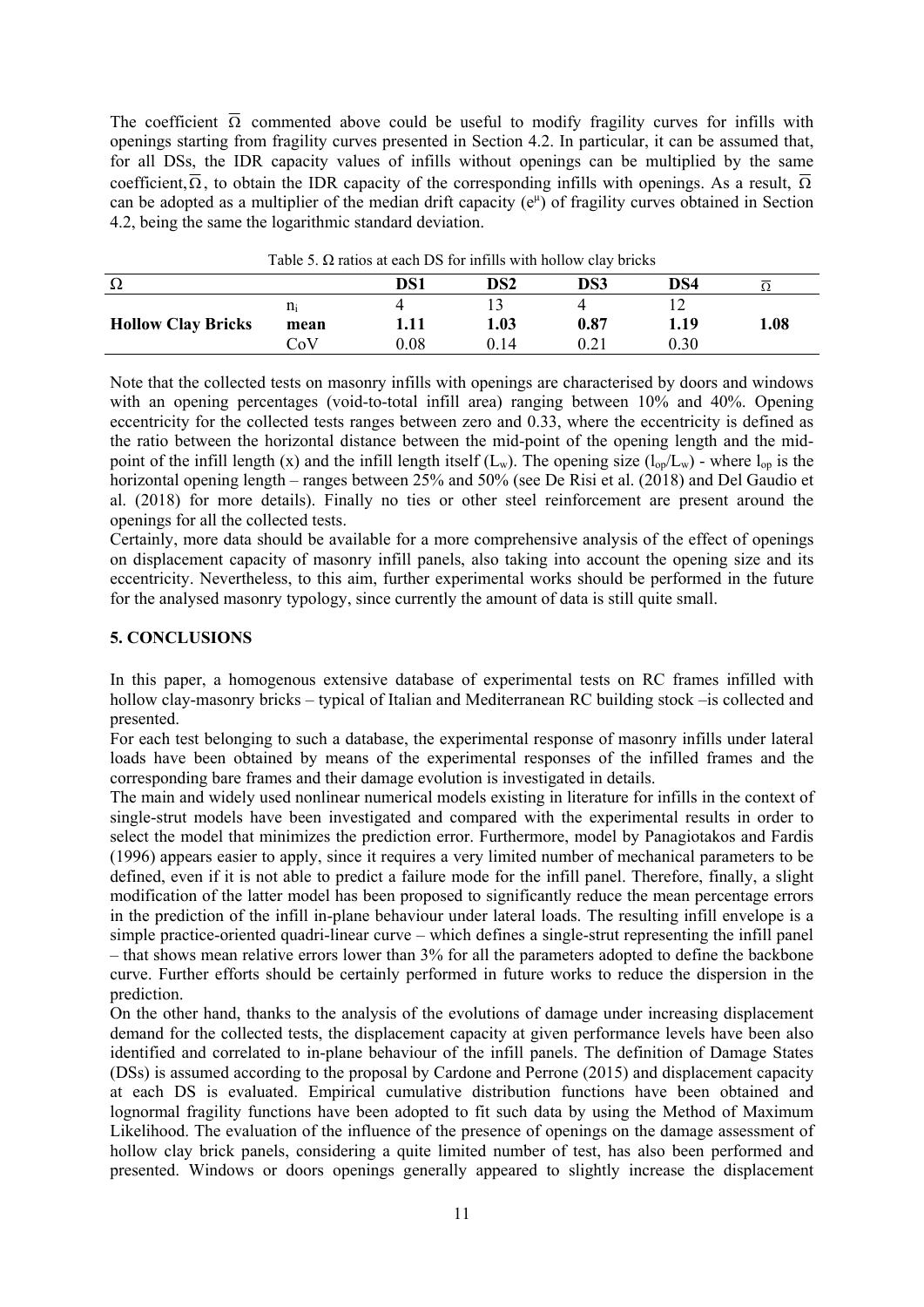capacity of infill panels with hollow clay bricks.

#### **ACKNOWLEDGMENTS**

This work was developed under the support of ReLUIS-DPC 2014-2018 "*PR2. Strutture in cemento armato-WP6. Capacità sismica di tamponature ed interventi di rafforzamento"*, funded by the Italian Department of Civil Protection (DPC), and AXA Research Fund Post-Doctoral Grant "*Advanced nonlinear modelling and performance assessment of masonry infills in RC buildings under seismic loads: the way forward to design or retrofitting strategies and reduction of losses*". These supports are gratefully acknowledged.

#### **REFERENCES**

Baggio C., Bernardini A., Colozza R., Coppari S., Corazza L., Della Bella M., Di Pasquale G., Dolce M., Goretti A., Martinelli A., Orsini G., Papa F., Zuccaro G., (2007). Field manual for post-earthquake damage and safety assessment and short term countermeasures. Translation from Italian: Goretti A., Rota M., *JRC Scientific and Technical Reports*, EUR 22868 EN-2007.

Bergami A.V., and Nuti C. (2015). Experimental tests and global modeling of masonry infilled frames. *Earthquakes and Structures, 9*(2), 281-303.

Bertoldi, S. H., Decanini L. D., and Gavarini C. (1993). Telai tamponati soggetti ad azioni sismiche, un modello semplificato: confronto sperimentale e numerico. Proceedings of *6th Convegno Nazionale L'ingegneria sismica in Italia* (1993): 815-24. (in Italian)

Cardone D., and Perrone, G. (2015). Developing fragility curves and loss functions for masonry infill walls. *Earthquakes and Structures* 9.1 (2015): 257-279.

Chiozzi, A., and Miranda, E. (2017). Fragility functions for masonry infill walls with inplane loading. *Earthquake Engineering & Structural Dynamics*, 46(15), 2831-2850.

Colangelo F. (2013). Drift-sensitive non-structural damage to masonry-infilled reinforced concrete frames designed to Eurocode 8. *Bulletin of Earthquake Engineering*, 11(6), 2151-2176.

De Risi M.T., Del Gaudio C., Ricci P., Verderame G.M. (2017). Simplified numerical modelling for hollow clay-masonry infills in RC frames under in-plane seismic loads, Proceedings of *ANIDIS 2017*, 17-21 September, Pistoia, Italy.

De Risi M.T., Del Gaudio C., Ricci P., Verderame G.M. (2018). In-plane behaviour and damage assessment of masonry infills with hollow clay bricks in RC frames. *Engineering Structures*, under review.

De Sortis A., Bazzurro P., Mollaioli F., Bruno S. (2007). Influenza delle tamponature sul rischio sismico degli edifici in calcestruzzo armato." Proc. of the *12th National Conference ANIDIS*.

Decreto Ministeriale del 14/1/2008. Approvazione delle nuove norme tecniche per le costruzioni. G.U. n. 29 del 4/2/2008 (in Italian)

Del Gaudio C., De Risi M.T., Ricci P., Verderame G.M. (2017). Fragility functions for clay masonry infills in RC buildings under in-plane seismic actions, Proceedings of *ANIDIS 2017*, 17-21 September, Pistoia, Italy.

Del Gaudio C., De Risi M.T., Ricci P., Verderame G.M. (2018). Seismic damage assessment and loss estimation due to infills in reinforced concrete frames. *Bulletin of Earthquake Engineering*, under review

Dolšek, M., and Fajfar, P. (2008). The effect of masonry infills on the seismic response of a four-storey reinforced concrete frame—a deterministic assessment. *Engineering Structures*, 30(7), 1991-2001.

Drysdale RG, Hamid AA. Tensile strength of brick masonry. International Journal of Masonry Construction 1982; 2 (4):172–177.

Fardis MN, Panagiotakos TB (1997) Seismic design and response of bare and masonry-infilled reinforced concrete buildings. Part II: infilled structures. *J Earthq Eng* 1(3):475–503

FEMA (Federal Emergency Management Agency), (1998). FEMA 306 Evaluation of earthquake damaged concrete and masonry wall buildings. Washington, D.C.